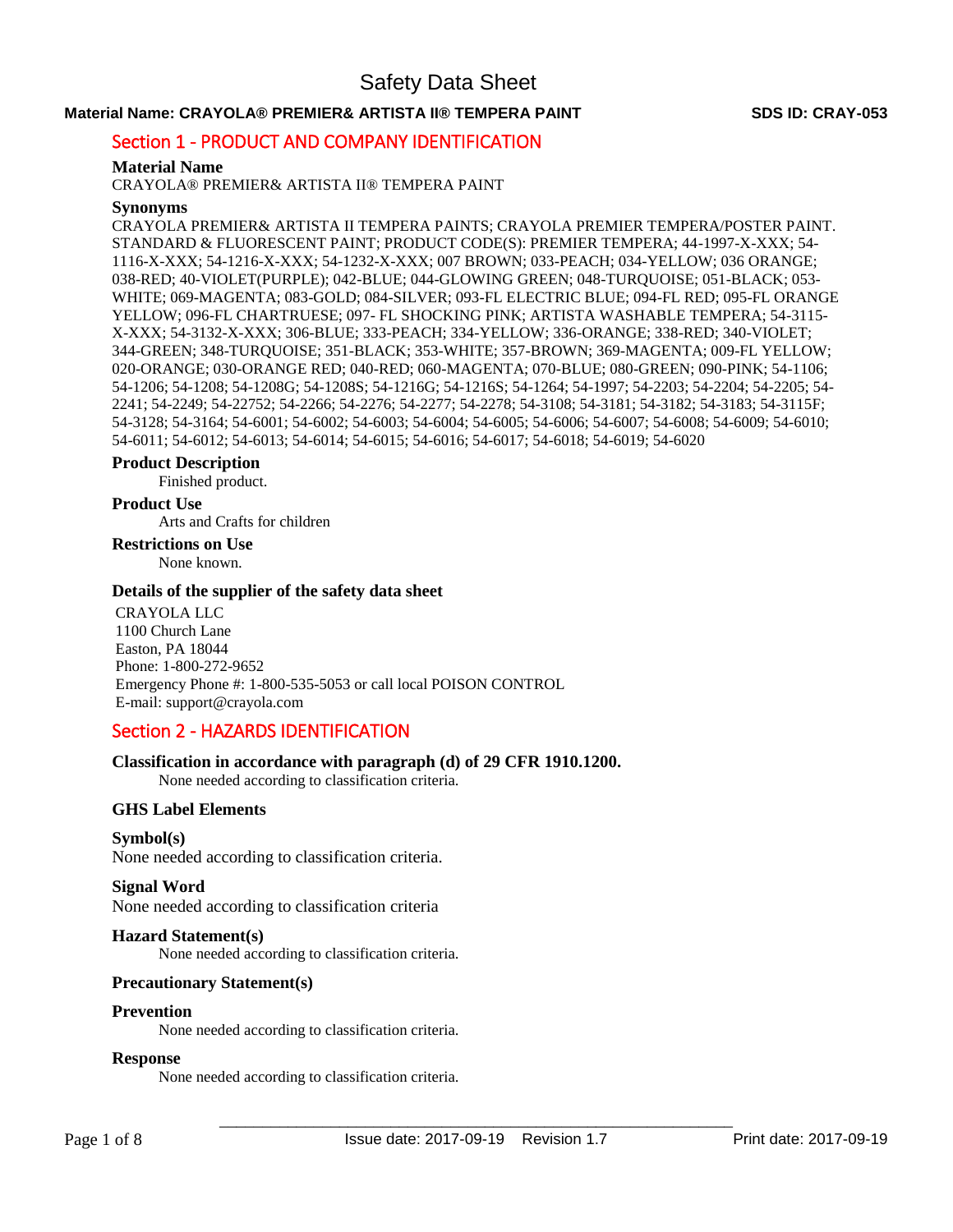## **Material Name: CRAYOLA® PREMIER& ARTISTA II® TEMPERA PAINT SDS ID: CRAY-053**

## **Storage**

None needed according to classification criteria.

## **Disposal**

Dispose in accordance with all applicable federal, state/regional and local laws and regulations.

## **Other Hazards**

None known.

## Section 3 - COMPOSITION / INFORMATION ON INGREDIENTS

| <b>CAS</b>    | <b>Component Name</b>                                                                                                                                                                                                    | <b>Percent</b> |  |  |
|---------------|--------------------------------------------------------------------------------------------------------------------------------------------------------------------------------------------------------------------------|----------------|--|--|
| Not available | Product has been certified as nontoxic by the Art $\&$<br>Creative Materials Institute, Inc. and conforms to ASM<br>D 4236 standard practice for labeling art materials for<br>acute and chronic adverse health hazards. | 100            |  |  |

## Section 4 - FIRST AID MEASURES

#### **Inhalation**

It is unlikely that emergency treatment will be required. Remove from exposure. Get medical attention, if needed.

#### **Skin**

It is unlikely that emergency treatment will be required. If adverse effects occur, wash with soap or mild detergent and large amounts of water. Get medical attention, if needed.

#### **Eyes**

It is unlikely that emergency treatment will be required. Flush eyes with plenty of water for at least 15 minutes. If eye irritation persists: Get medical advice/attention.

#### **Ingestion**

Call a poison control center or doctor immediately for treatment advice.

## **Most Important Symptoms/Effects**

#### **Acute**

No information on significant adverse effects.

### **Delayed**

No information on significant adverse effects.

## **Indication of any immediate medical attention and special treatment needed**

Treat symptomatically and supportively.

## Section 5 - FIRE FIGHTING MEASURES

## **Extinguishing Media**

## **Suitable Extinguishing Media**

Carbon dioxide, regular dry chemical, regular foam, water.

## **Unsuitable Extinguishing Media**

None known.

## **Special Hazards Arising from the Chemical**

Slight fire hazard.

# **Hazardous Combustion Products**

Oxides of carbon.

## **Fire Fighting Measures**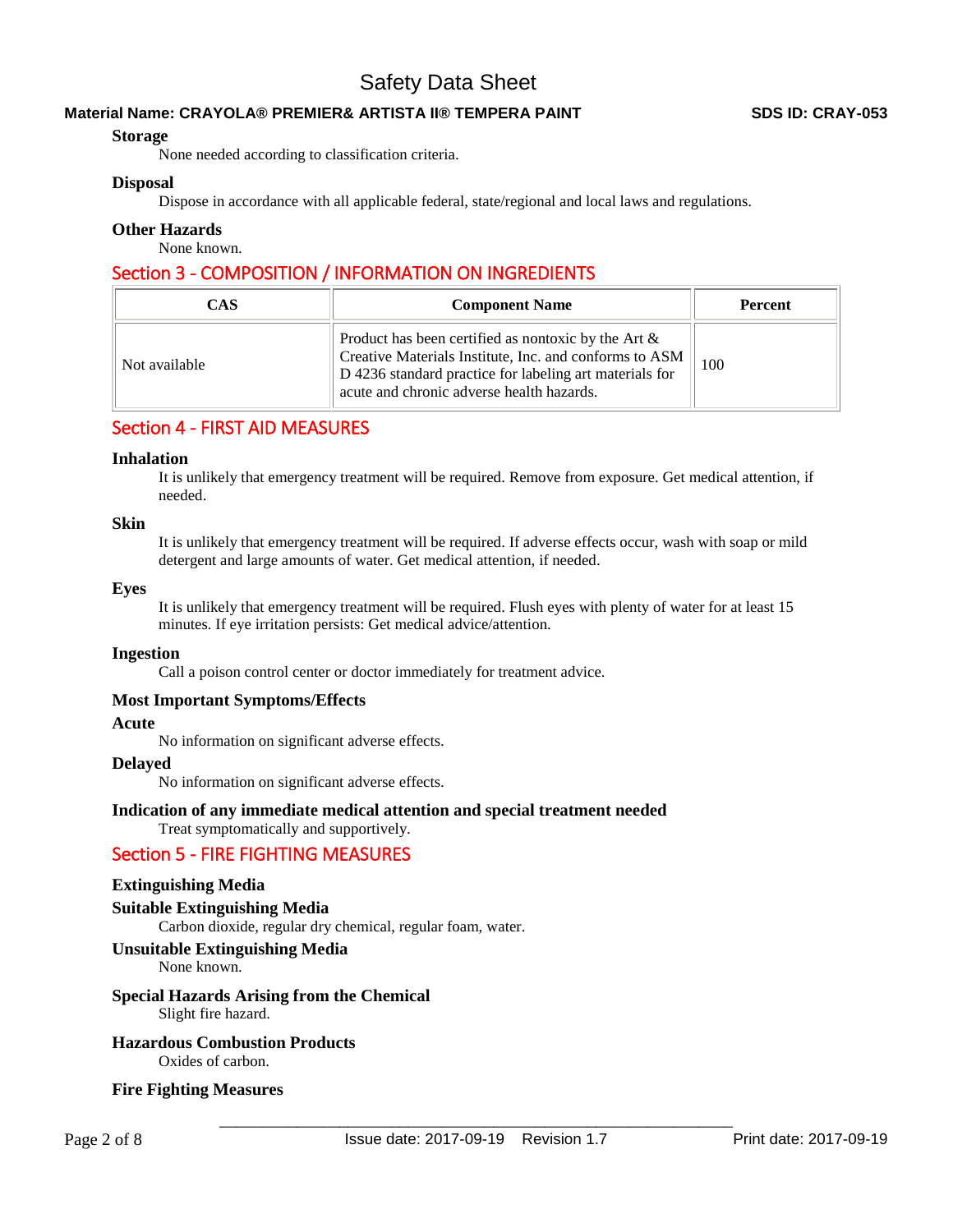## **Material Name: CRAYOLA® PREMIER& ARTISTA II® TEMPERA PAINT SDS ID: CRAY-053**

Move container from fire area if it can be done without risk. Use extinguishing agents appropriate for surrounding fire. Stay upwind and keep out of low areas. Avoid inhalation of material or combustion byproducts.

## **Special Protective Equipment and Precautions for Firefighters**

Wear protective clothing and equipment suitable for the surrounding fire.

## Section 6 - ACCIDENTAL RELEASE MEASURES

### **Personal Precautions, Protective Equipment and Emergency Procedures**

Wear personal protective clothing and equipment, see Section 8.

#### **Methods and Materials for Containment and Cleaning Up**

Stop leak if possible without personal risk. Absorb with sand or other non-combustible material. Collect spilled material in appropriate container for reuse or disposal.

## Section 7 - HANDLING AND STORAGE

## **Precautions for Safe Handling**

Wash thoroughly after handling.

#### **Conditions for Safe Storage, Including any Incompatibilities**

None needed according to classification criteria. Store and handle in accordance with all current regulations and standards. See original container for storage recommendations. Keep separated from incompatible substances.

## **Incompatible Materials**

Oxidizing agents.

## Section 8 - EXPOSURE CONTROLS / PERSONAL PROTECTION

#### **Component Exposure Limits**

The following constituents are the only constituents of the product which have a PEL, TLV or other recommended exposure limit. At this time, the other constituents have no known exposure limits.

## **ACGIH - Threshold Limit Values - Biological Exposure Indices (BEI)**

There are no biological limit values for any of this product's components.

#### **Engineering Controls**

Based on available information, additional ventilation is not required.

#### **Individual Protection Measures, such as Personal Protective Equipment**

#### **Eye/face protection**

Eye protection not required under normal conditions.

#### **Skin Protection**

Protective clothing is not required under normal conditions.

#### **Respiratory Protection**

No respirator is required under normal conditions of use. Under conditions of frequent use or heavy exposure, respiratory protection may be needed.

#### **Glove Recommendations**

Protective gloves are not required under normal conditions.

## Section 9 - PHYSICAL AND CHEMICAL PROPERTIES

| Appearance            | various colors<br>liquid | <b>Physical State</b> | liquid            |  |  |
|-----------------------|--------------------------|-----------------------|-------------------|--|--|
| Odor                  | slight odor.             | Color                 | Not.<br>available |  |  |
| <b>Odor Threshold</b> | Not available            | рH                    | $8.2 - 9$         |  |  |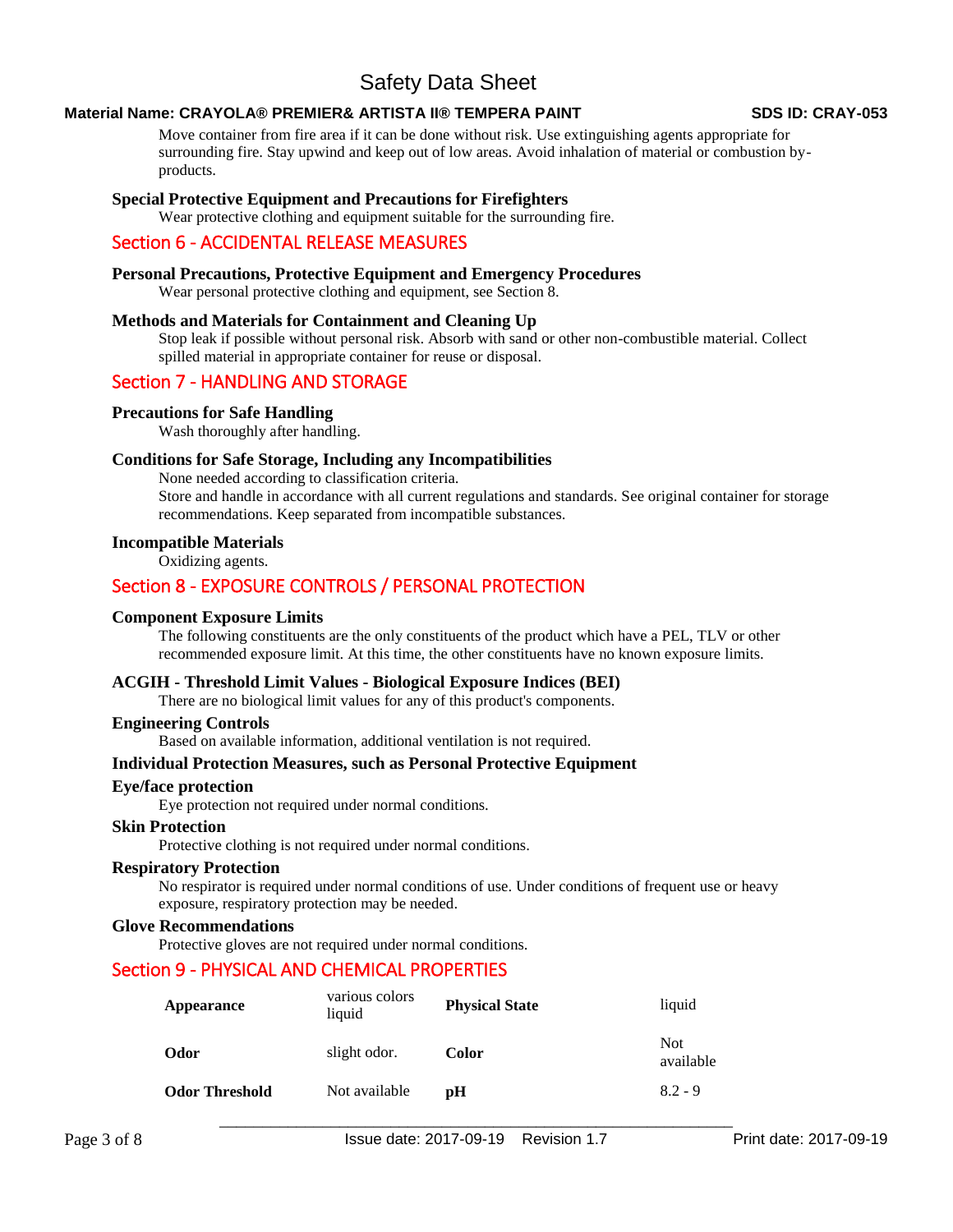## **Material Name: CRAYOLA® PREMIER& ARTISTA II® TEMPERA PAINT SDS ID: CRAY-053**

| <b>Melting Point</b>                      | Not available | <b>Boiling Point</b>                              | <b>Not</b><br>available |  |
|-------------------------------------------|---------------|---------------------------------------------------|-------------------------|--|
| <b>Boiling Point Range</b>                | Not available | <b>Freezing point</b>                             | <b>Not</b><br>available |  |
| <b>Evaporation Rate</b>                   | Not available | <b>Flammability</b> (solid, gas)                  | <b>Not</b><br>available |  |
| <b>Autoignition</b><br><b>Temperature</b> | Not available | <b>Flash Point</b>                                | <b>Not</b><br>available |  |
| <b>Lower Explosive</b><br>Limit           | Not available | <b>Decomposition temperature</b>                  | <b>Not</b><br>available |  |
| <b>Upper Explosive</b><br>Limit           | Not available | <b>Vapor Pressure</b>                             | <b>Not</b><br>available |  |
| Vapor Density (air=1)                     | Not available | <b>Specific Gravity (water=1)</b>                 | $10.1 - 10.3$           |  |
| <b>Water Solubility</b>                   | (Soluble)     | <b>Partition coefficient: n-</b><br>octanol/water | <b>Not</b><br>available |  |
| <b>Viscosity</b>                          | 40            | <b>Kinematic viscosity</b>                        | <b>Not</b><br>available |  |
| <b>Solubility (Other)</b>                 | Not available | <b>Density</b>                                    | <b>Not</b><br>available |  |
| <b>Physical Form</b>                      | Liquid.       | <b>Molecular Weight</b>                           | <b>Not</b><br>available |  |

## Section 10 - STABILITY AND REACTIVITY

## **Reactivity**

No reactivity hazard is expected.

## **Chemical Stability**

Stable at normal temperatures and pressure.

## **Possibility of Hazardous Reactions**

Will not polymerize.

**Conditions to Avoid** None reported.

## **Incompatible Materials**

Oxidizing agents.

## **Hazardous decomposition products**

None known.

## **Thermal decomposition products**

Oxides of carbon.

## Section 11 - TOXICOLOGICAL INFORMATION

## **Information on Likely Routes of Exposure Inhalation**

No information on significant adverse effects.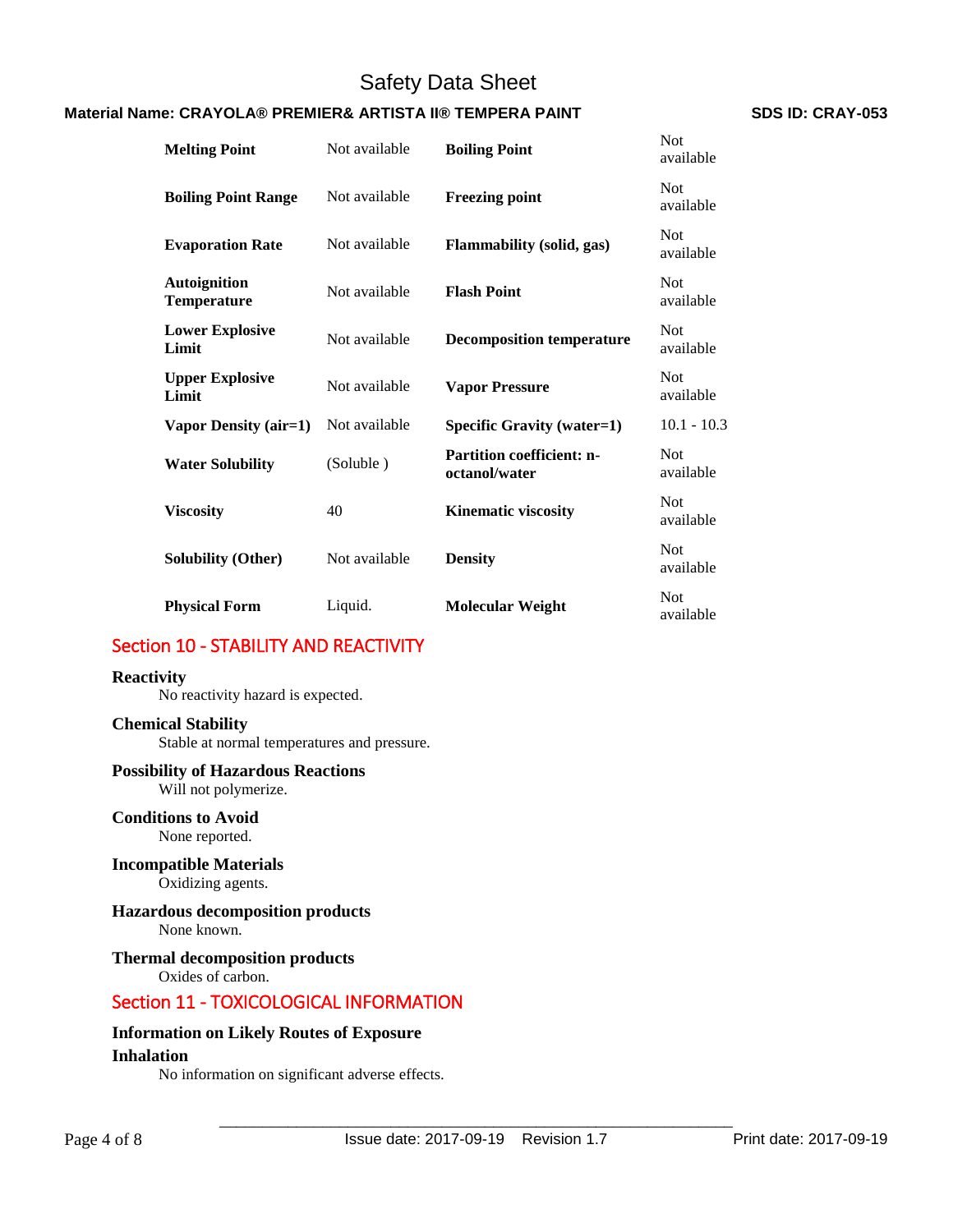## **Material Name: CRAYOLA® PREMIER& ARTISTA II® TEMPERA PAINT SDS ID: CRAY-053**

### **Skin Contact**

No information on significant adverse effects.

### **Eye Contact**

No information on significant adverse effects.

## **Ingestion**

No information on significant adverse effects.

## **Acute and Chronic Toxicity**

### **Component Analysis - LD50/LC50**

The components of this material have been reviewed in various sources and no selected endpoints have been identified.

## **Product Toxicity Data**

## **Acute Toxicity Estimate**

No data available.

## **Immediate Effects**

None.

# **Delayed Effects**

None.

## **Irritation/Corrosivity Data**

None.

## **Respiratory Sensitization**

No information available for the product.

### **Dermal Sensitization**

No information available for the product.

## **Component Carcinogenicity**

None of this product's components are listed by ACGIH, IARC, NTP, DFG or OSHA No information available for the product.

## **Germ Cell Mutagenicity**

No information available for the product.

## **Tumorigenic Data**

No information available for the product.

## **Reproductive Toxicity**

No information available for the product.

#### **Specific Target Organ Toxicity - Single Exposure**  No target organs identified.

#### **Specific Target Organ Toxicity - Repeated Exposure**  No target organs identified.

## **Aspiration hazard**

Not expected to be an aspiration hazard.

**Medical Conditions Aggravated by Exposure** No data available.

## Section 12 - ECOLOGICAL INFORMATION

## **Component Analysis - Aquatic Toxicity**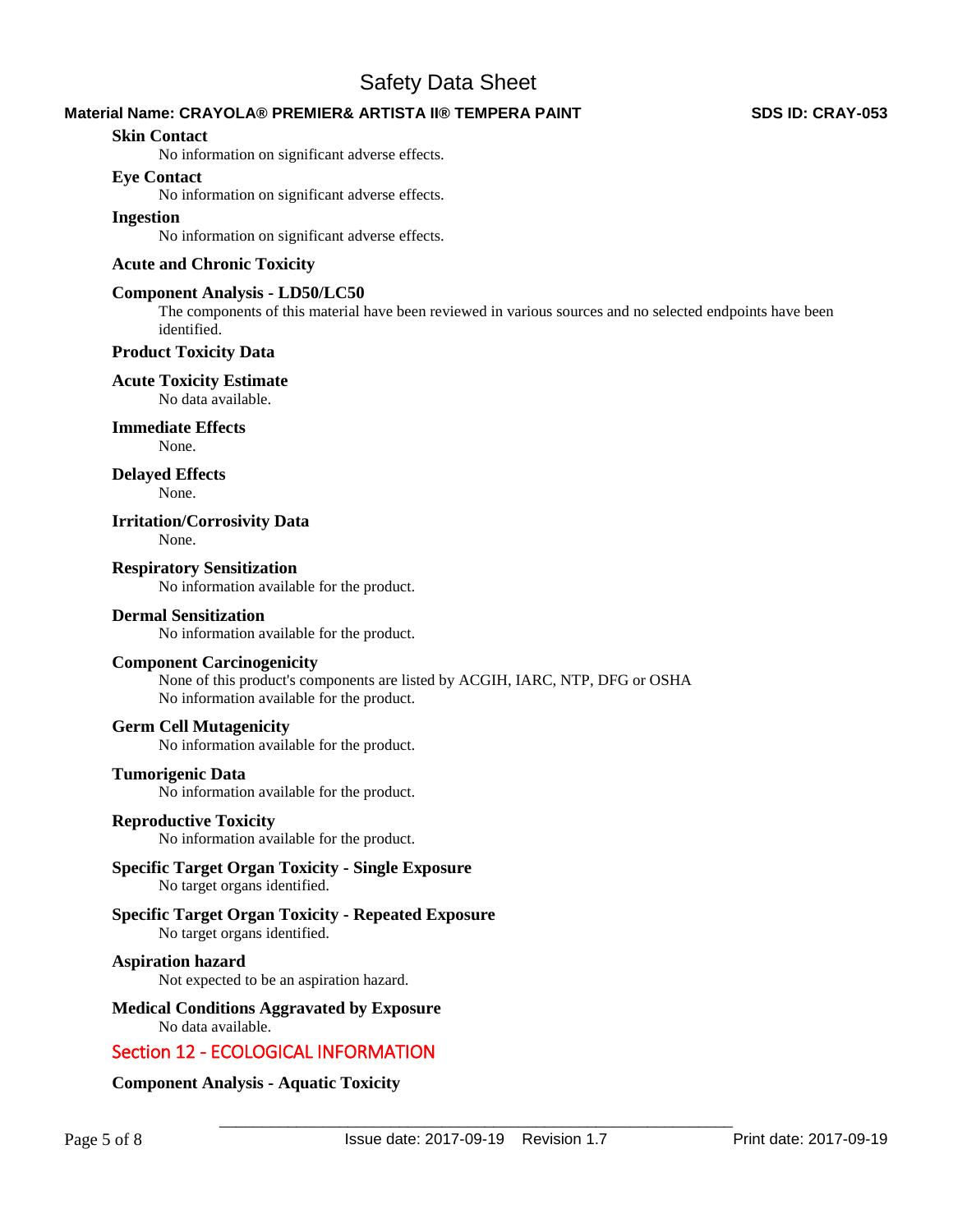## **Material Name: CRAYOLA® PREMIER& ARTISTA II® TEMPERA PAINT SDS ID: CRAY-053**

No LOLI ecotoxicity data are available for this product's components.

## **Persistence and Degradability**

No information available for the product.

## **Bioaccumulative Potential**

No information available for the product.

## **Mobility**

No information available for the product.

## Section 13 - DISPOSAL CONSIDERATIONS

#### **Disposal Methods**

Dispose of in accordance with all applicable federal, state and local regulations. Recycle if possible.

#### **Component Waste Numbers**

The U.S. EPA has not published waste numbers for this product's components.

## Section 14 - TRANSPORT INFORMATION

**US DOT Information: UN/NA #:** Not regulated

**IATA Information: UN#:** Not regulated

**ICAO Information: UN#:** Not regulated

**IMDG Information: UN#:** Not regulated

## **TDG Information:**

**UN#:** Not regulated

## **International Bulk Chemical Code**

This material does not contain any chemicals required by the IBC Code to be identified as dangerous chemicals in bulk.

## Section 15 - REGULATORY INFORMATION

#### **U.S. Federal Regulations**

None of this products components are listed under SARA Sections 302/304 (40 CFR 355 Appendix A), SARA Section 313 (40 CFR 372.65), CERCLA (40 CFR 302.4), TSCA 12(b), or require an OSHA process safety plan.

## **SARA Section 311/312 (40 CFR 370 Subparts B and C) reporting categories**

No hazard categories applicable.

## **U.S. State Regulations**

None of this product's components are listed on the state lists from CA, MA, MN, NJ or PA.

## **Not listed under California Proposition 65**

#### **Canada Regulations**

#### **Canadian WHMIS Ingredient Disclosure List (IDL)**

The components of this product are either not listed on the IDL or are present below the threshold limit listed on the IDL.

## **Component Analysis - Inventory**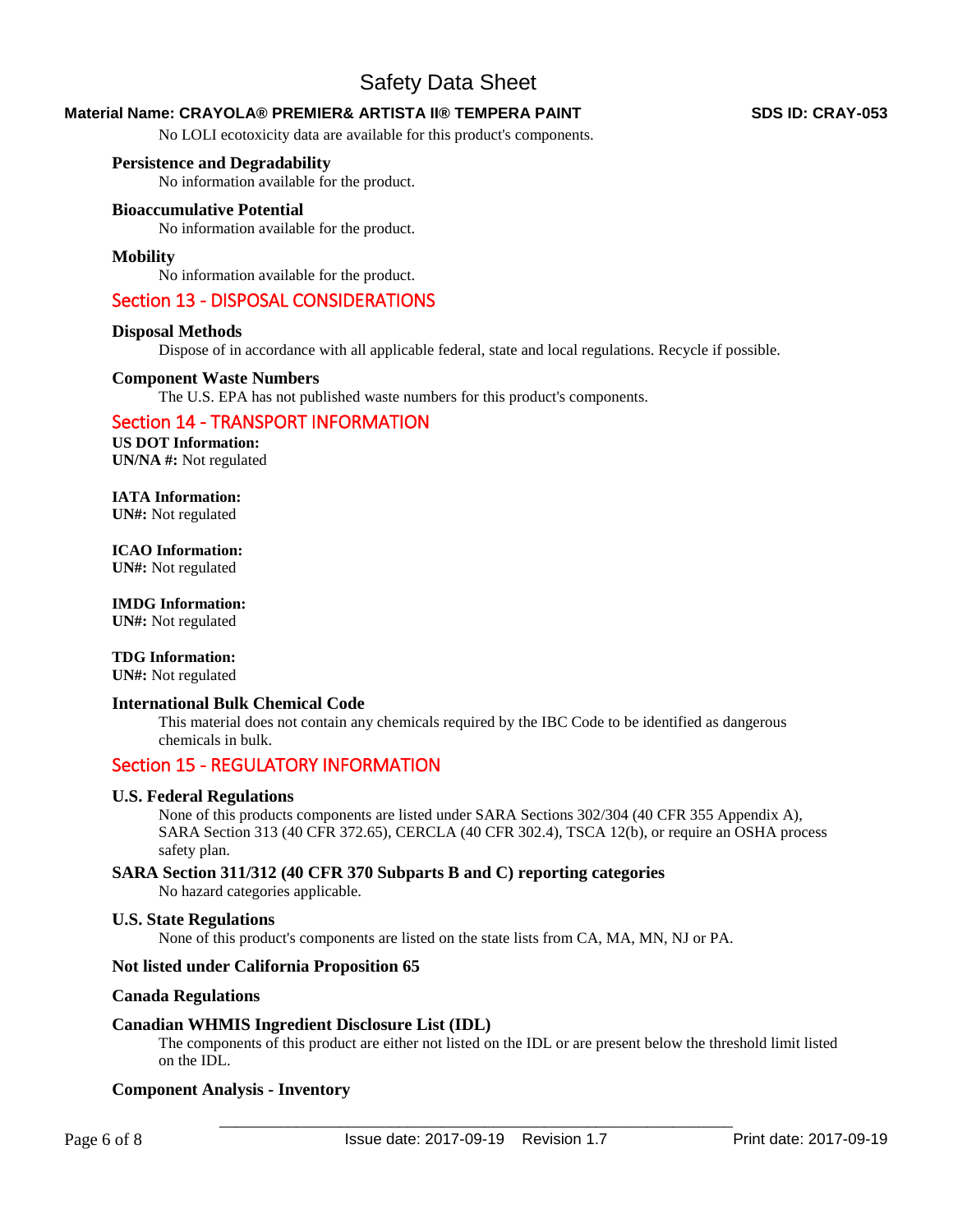## **Material Name: CRAYOLA® PREMIER& ARTISTA II® TEMPERA PAINT SDS ID: CRAY-053**

**Product has been certified as nontoxic by the Art & Creative Materials Institute, Inc. and conforms to ASM D 4236 standard practice for labeling art materials for acute and chronic adverse health hazards. (Not available)**

| $\overline{\mathsf{U}}$<br>$\mathsf{S}$ | A | E | A                                | $\mathbf{P}$<br>l H | $JP -$<br><b>ENC</b> | JP -<br>$\parallel$ ISH | KR<br>x 1      | $\parallel$ KR<br>$\parallel$ KECI $\parallel$ KECI $\parallel$ KR -<br>x 2 | <b>REAC</b><br>Anne $\parallel$ Anne $\parallel$ H CCA | N | $\mathbf{M}$<br>X                                           | $\parallel$ T<br>W | $VN -$<br>NCI<br>(Draft |
|-----------------------------------------|---|---|----------------------------------|---------------------|----------------------|-------------------------|----------------|-----------------------------------------------------------------------------|--------------------------------------------------------|---|-------------------------------------------------------------|--------------------|-------------------------|
|                                         |   |   | No    No    No    No    No    No |                     |                      | $\parallel$ No          | N <sub>0</sub> | $\overline{N}$                                                              | No                                                     |   | $\parallel$ No $\parallel$ No $\parallel$ No $\parallel$ No |                    | ll No                   |

## Section 16 - OTHER INFORMATION

## **NFPA Ratings**

Health: 1 Fire: 1 Reactivity: 0 Hazard Scale:  $0 =$  Minimal  $1 =$  Slight  $2 =$  Moderate  $3 =$  Serious  $4 =$  Severe

## **Summary of Changes**

New SDS: February 19, 2016

## **Key / Legend**

ACGIH - American Conference of Governmental Industrial Hygienists; ADR - European Road Transport; AU - Australia; BOD - Biochemical Oxygen Demand; C - Celsius; CA - Canada; CA/MA/MN/NJ/PA - California/Massachusetts/Minnesota/New Jersey/Pennsylvania\*; CAS - Chemical Abstracts Service; CERCLA - Comprehensive Environmental Response, Compensation, and Liability Act; CFR - Code of Federal Regulations (US); CLP - Classification, Labelling, and Packaging; CN - China; CPR - Controlled Products Regulations; DFG - Deutsche Forschungsgemeinschaft; DOT - Department of Transportation; DSD - Dangerous Substance Directive; DSL - Domestic Substances List; EC – European Commission; EEC - European Economic Community; EIN - European Inventory of (Existing Commercial Chemical Substances); EINECS - European Inventory of Existing Commercial Chemical Substances; ENCS - Japan Existing and New Chemical Substance Inventory; EPA - Environmental Protection Agency; EU - European Union; F - Fahrenheit; IARC - International Agency for Research on Cancer; IATA - International Air Transport Association; ICAO - International Civil Aviation Organization; IDL - Ingredient Disclosure List; IDLH - Immediately Dangerous to Life and Health; IMDG - International Maritime Dangerous Goods; ISHL - Japan Industrial Safety and Health Law; IUCLID - International Uniform Chemical Information Database; JP - Japan; Kow - Octanol/water partition coefficient; KR KECI Annex 1 - Korea Existing Chemicals Inventory (KECI) / Korea Existing Chemicals List (KECL); KR KECI Annex 2 - Korea Existing Chemicals Inventory (KECI) / Korea Existing Chemicals List (KECL) , KR - Korea; LD50/LC50 - Lethal Dose/ Lethal Concentration; LEL - Lower Explosive Limit; LLV - Level Limit Value; LOLI - List Of LIsts™ - ChemADVISOR's Regulatory Database; MAK - Maximum Concentration Value in the Workplace; MEL - Maximum Exposure Limits; MX – Mexico; NDSL – Non-Domestic Substance List (Canada); NFPA - National Fire Protection Agency; NIOSH - National Institute for Occupational Safety and Health; NJTSR - New Jersey Trade Secret Registry; NTP - National Toxicology Program; NZ - New Zealand; OSHA - Occupational Safety and Health Administration; PEL- Permissible Exposure Limit; PH - Philippines; RCRA - Resource Conservation and Recovery Act; REACH- Registration, Evaluation, Authorisation, and restriction of Chemicals; RID - European Rail Transport; SARA - Superfund Amendments and Reauthorization Act; STEL - Short-term Exposure Limit; TCCA – Korea Toxic Chemicals Control Act; TDG - Transportation of Dangerous Goods; TLV - Threshold Limit Value; TSCA - Toxic Substances Control Act; TW – Taiwan; TWA - Time Weighted Average; UEL - Upper Explosive Limit; UN/NA - United Nations /North American; US - United States; VLE - Exposure Limit Value (Mexico); VN NCI (Draft) - Vietnam National Chemicals Inventory (NCI) (Draft); WHMIS - Workplace Hazardous Materials Information System (Canada) .

## **Other Information**

## **Disclaimer:**